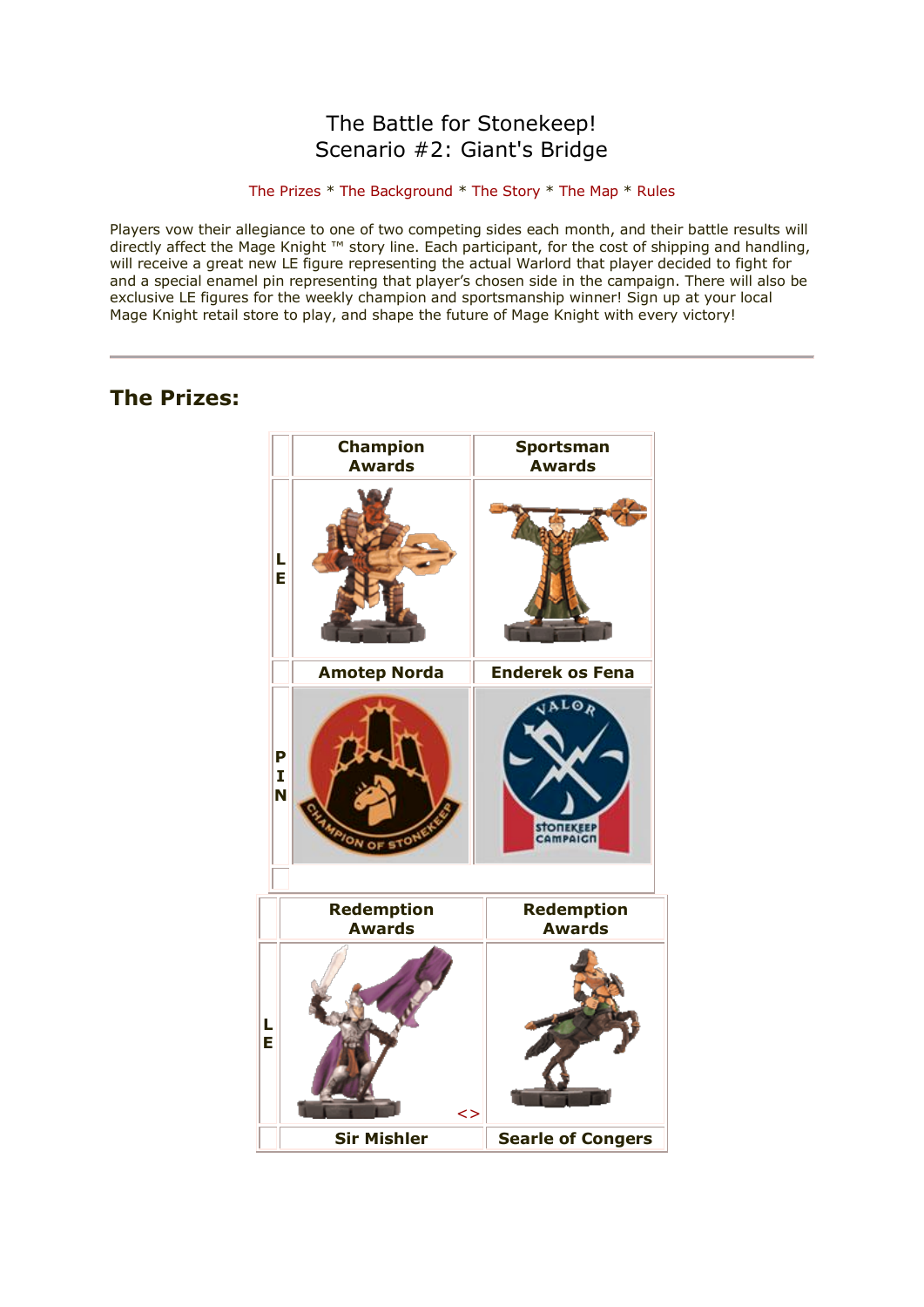

# **The Background :**

In order to temporarily halt the advances of the Knights Immortal armies, the Elementals decide to demolish an old bridge connecting the western and eastern sides of the pass. The Knights Immortal must prevent the Elemental saboteurs from destroying the ancient landmark.

**VS**



## **Sir Mishler**

must not fail!

As the armies of the Necropolis Sect battle their way south into Elemental League territory, the Knights Immortal charge the trusted Sir Mishler with the task of retaking Stonekeep. Mishler knows it is critical that the High Elves regain control of the castle to protect his homeland from invasion in the months ahead!



**Searle of Congres** Commander Searle knows she must successfully defend Stonekeep against the Knights Immortal armies. If she fails to stop the High Elven armies at South Pass, the League will be forced into a two-front war, and the Forest

Elves will be in danger of losing their ancestral homelands. She

# **The Story:**

## **Scenario #2: Giant's Bridge**

The Knights Immortal begin setting plans into motion that will allow them to capture the old fortress of Stonekeep. The Elemental League has learned of these plans, and begin to prepare for the war to come.

## **Commander Searle**

Ahead of Searle's warband, the path rose steeply up the mountainside, switching back and forth a dozen times before it reached the edge of a vast ravine. Spanning the canyon was a massive bridge, built long before Tezla's birth. Made of carved stone and supported by massive pillars that rose hundreds of feet from the floor of the valley, the bridge connected the mountain pass from west to east.

"That's what we have to take out," Searle told her lieutenants, sweeping her arm to indicate the bridge. "Right now we don't have the supplies we need to withstand a lengthy siege. If we can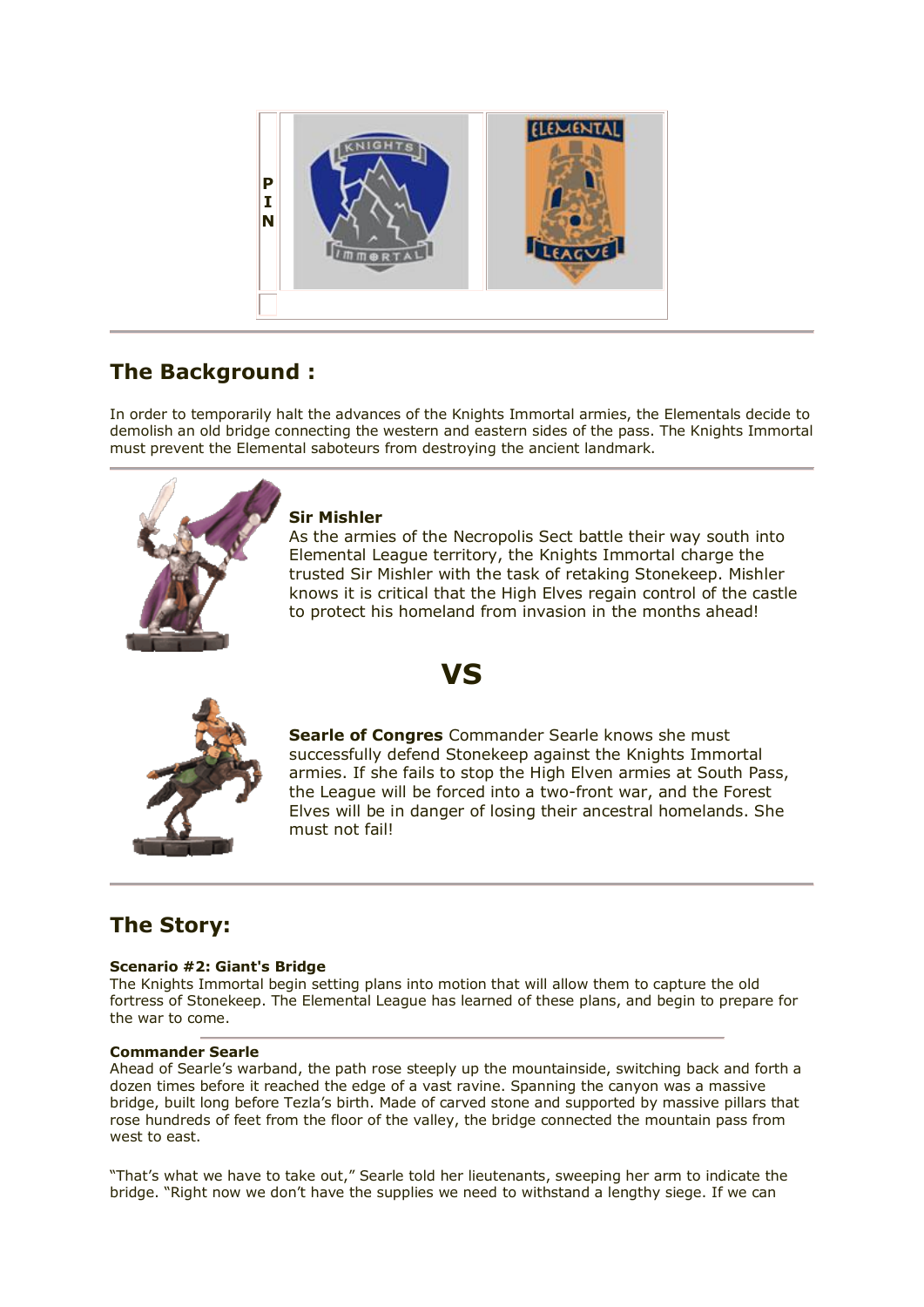weaken or destroy the Giant's Bridge, that will buy us the days we'll need to prepare Stonekeep for invasion."

Kal, the Mountain Troll who was Searle's biggest brawler, stared blankly at the bridge. "That is a very large thing, Commander," he pointed out. "It will not fall down easily."

Searle smiled. "That's why we have these." Reaching into her saddlebag, she pulled out a halfdozen shining metal rods. "Stonebreakers," she said, holding one up. "The Elves used them to carve out the castle at Roanne Valle. They should be perfect for weakening or bringing down whole sections of the bridge."

"They look kind of small," Kal said skeptically.

With exaggerated caution, Searle gently tapped one of the rods on a four-foot-high boulder next to her. With a sharp crack, the rock split neatly in two and fell onto the path. Kal had to leap back to avoid having his foot crushed.

"They won't work on metal or flesh, but they will take out the stone columns supporting the bridge," Searle explained. "The Knights Immortal will find some way to cross the gap eventually. But every day we delay them allows us to bring another week's supplies into Stonekeep."

Kal took one of the metallic rods from the Centaur and gingerly tapped the broken rock. It instantly fissured into three jagged pieces.

"Yes," the Mountain Troll said, beaming with delight. "I'll take two."

#### **Sir Mishler**

Sir Mishler scanned the Giant's Bridge, looking for any further sign of the enemy. A little less than an hour ago, his soldiers had repelled a small team of Elemental saboteurs from the maze of columns supporting the bridge. But the High Elf knew the Elementals; they'd be back in greater numbers before the hour was up. He had assigned a squad of Longbow Archers to guard the bridge's span and positioned a warband of his best soldiers in the ravine, but he was still worried. If the Giant's Bridge fell, it would take his engineers weeks to get the army across the gap. Failure here could cost him the support of Council Lord Jamus, who had honored him with the responsibility of retaking Stonekeep.

Then he saw them. They were mere dots among the trees from this height, but those had to be Elemental soldiers threading their way toward his warband through the rocks and boulders. His warriors hadn't seen them yet and were in danger of being overrun by a surprise attack.

Sir Mishler raised his deep purple infantry flag above his head and began to wave it back and forth, trying to draw his troops' attention. But none of them showed any sign of noticing; he was too high above them, and far out of hearing range.

In desperation, the High Elf whipped the standard around in a circular motion, tightly wrapping the thick purple fabric of the banner around the tip of the shaft. He shifted his grip on the standard until he was holding it like a spear, took a couple of steps back, and then sprinted toward the edge. Just at the lip of the drop, he let fly, sending the prestigious thousand-year-old standard hurtling into thin air.

His throw was perfect. The spear arced high, straightened out, and plummeted like a stone toward the soldiers below. Halfway down, just as he had hoped, the spear ricocheted off one of the massive bridge columns, its tip rapping sharply against the ancient stone. Mishler watched tensely as one of his soldiers looked up at the unexpected noise and quizzically followed the standard's flight down to the ground.

It crashed heavily into the bushes on the other side of the water, and Mishler could almost see the soldier's expression as his eyes met those of the startled Elemental scouts preparing to strike. The soldier shouted the alarm, and the warband scrambled to defend the Giant's Bridge. The Elemental warriors broke cover and swarmed Mishler's warriors head on!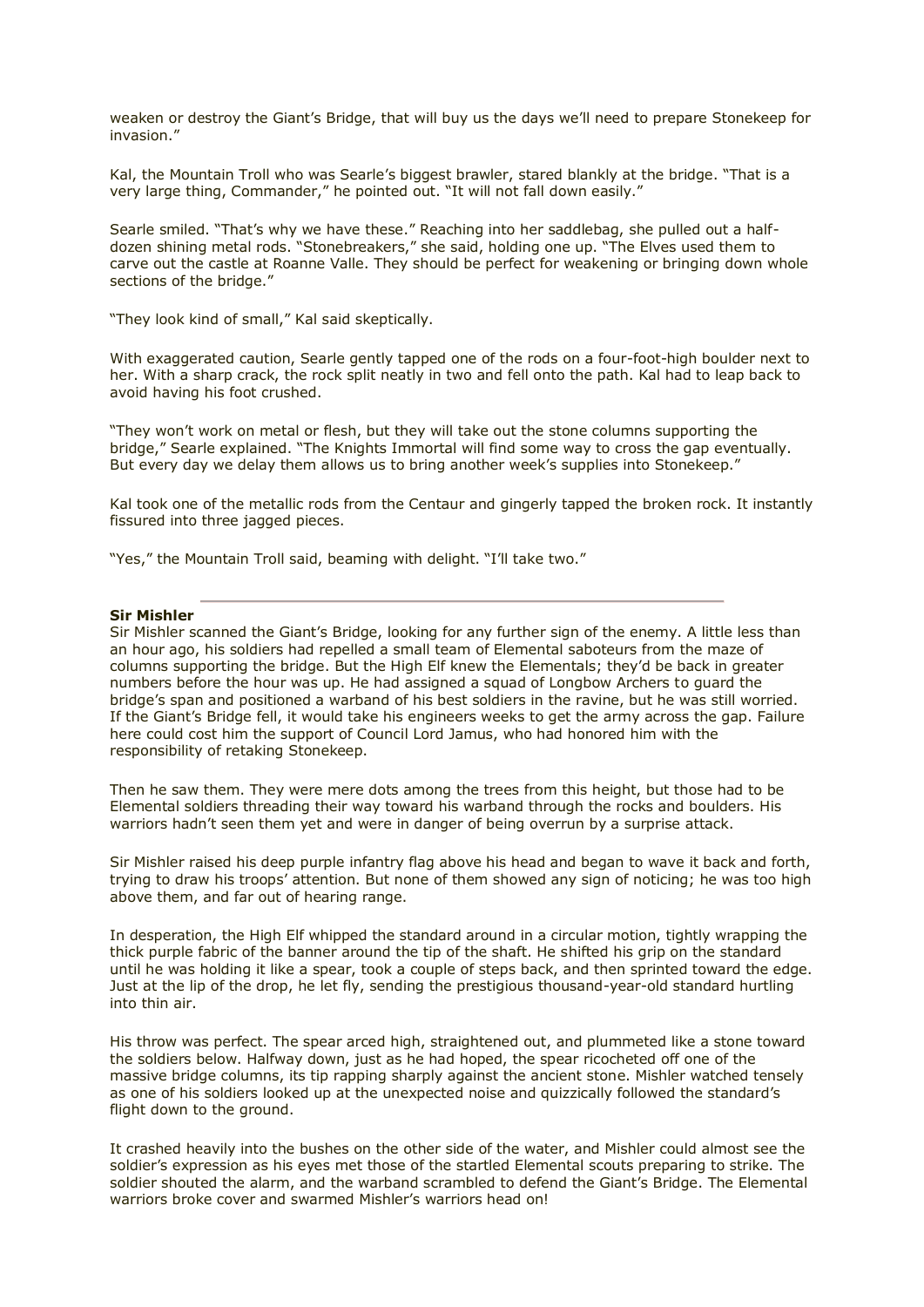#### **Background**

The Elemental League has sent a potent strike force to take out Giant's Bridge, a vital crossing between Stonekeep and the Knights Immortal territories. If the Elemental League can knock out the bridge supports, they will buy much-needed time to gather more soldiers and supplies for the defense of the keep.

#### **Objective**

The Elemental League seeks to destroy the bridge supports, while the Knights Immortal must fight to protect the ancient structure.

#### **Army Size**

300 points, 3 actions per turn. Each player's army must contain at least 3 warriors with either the Knights Immortal Faction symbol or the Elemental League Faction symbol. No player's army may contain both Knights Immortal and Elemental League warriors.

#### **Rule Set**

Mage Knight Unlimited

#### **Time Limit**

50 minutes

#### **Setting the Scene**

Players set up the terrain as per the battlefield map. No additional terrain items or castles are placed. The circular "H" terrain items are the bridge supports.

#### **Special Rules**

1) Each player's army must be affiliated with either the Knights Immortal or the Elemental League, per the army size instructions.

2) The League has come prepared with enchanted "Stonebreaker" weapons to eliminate the bridge supports. Any warrior in the League army that has a damage value of 2 or higher can make closecombat attack against the bridge supports. The supports cannot be damaged or affected in any other way.

3) Each support has a defense value of 20. A successful attack destroys the bridge support.

4) For close-combat attacks, the attacking warrior(s) must have their front arcs touching the support they are attacking.

5) Leave destroyed supports in play as hindering terrain. Mark destroyed supports with tokens.

#### **Victory Conditions**

The winner is the player with the highest victory point total. Score victory points as per the standard rules. In addition:

\* the Elemental League player scores 20 points for every bridge support destroyed.

\* the Knights Immortal player scores 15 points for every bridge support that is not destroyed.

#### **Battlefield Map:**